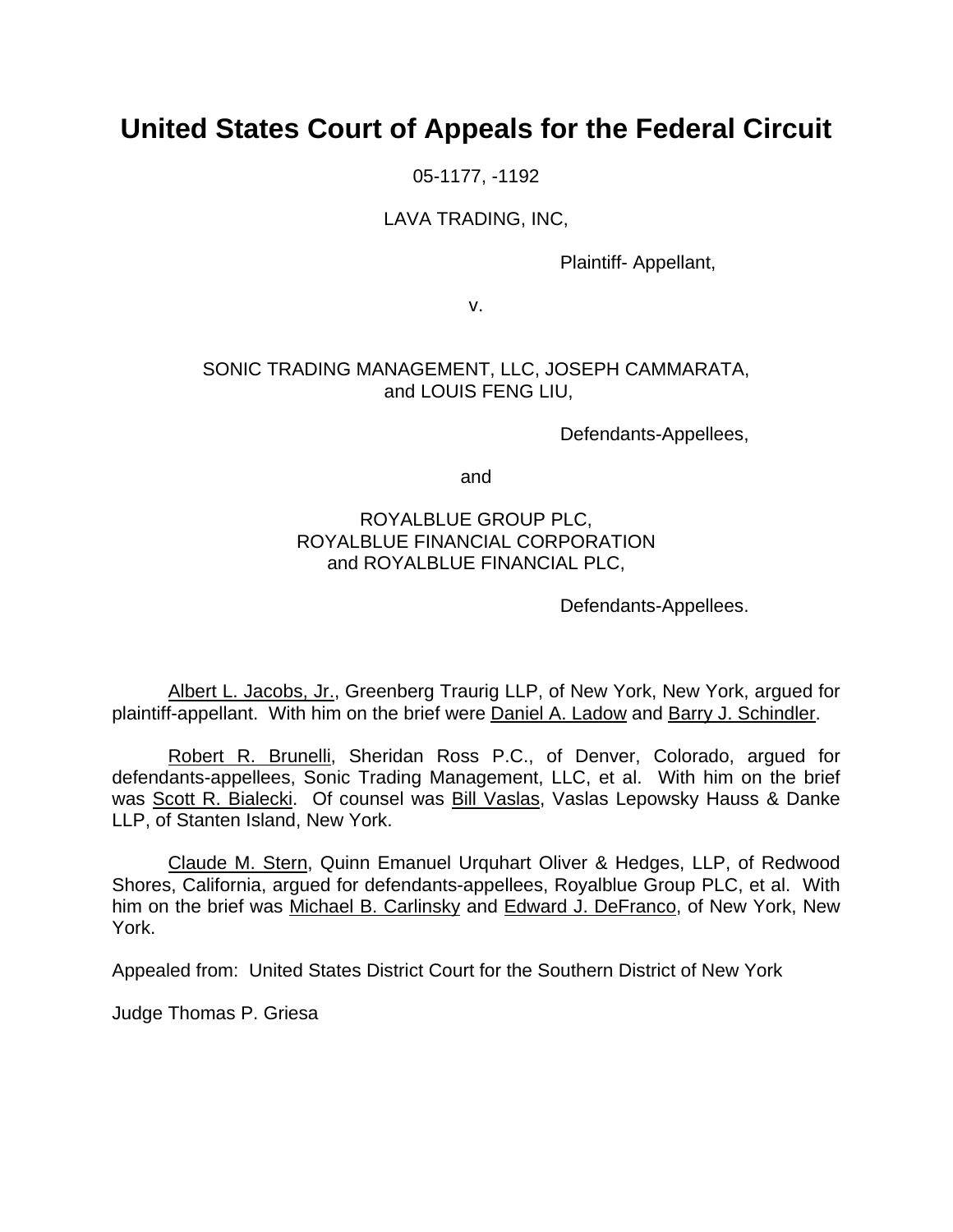## **United States Court of Appeals for the Federal Circuit**

05-1177,-1192

## LAVA TRADING, INC,

Plaintiff-Appellant,

v.

## SONIC TRADING MANAGEMENT, LLC, JOSEPH CAMMARATA, and LOUIS FENG LIU,

Defendants-Appellees,

and

## ROYALBLUE GROUP PLC, ROYALBLUE FINANCIAL CORPORATION And ROYALBLUE FINANCIAL PLC,

\_\_\_\_\_\_\_\_\_\_\_\_\_\_\_\_\_\_\_\_\_\_\_\_\_\_\_

\_\_\_\_\_\_\_\_\_\_\_\_\_\_\_\_\_\_\_\_\_\_\_\_\_\_\_

Defendants-Appellees.

DECIDED: April 19, 2006

Before MAYER, RADER, and LINN, Circuit Judges.

Opinion for the court filed by Circuit Judge RADER. Dissenting opinion filed by Circuit Judge MAYER.

RADER, Circuit Judge.

This appeal stems from two stipulated judgments of non-infringement of

U.S. Patent No. 6,278,982 (the '982 patent). Lava Trading, Inc. v. Sonic Trading

Mgmt., LLC, 03-CV-9382 (S.D.N.Y. Dec. 8, 2004) (Royalblue Stipulation); Lava

Trading, Inc. v. Sonic Trading Mgmt., LLC, 03-CV-0842 (S.D.N.Y. Dec. 8, 2004)

(Sonic Stipulation). Because flaws in the district court's interpretation of claim 9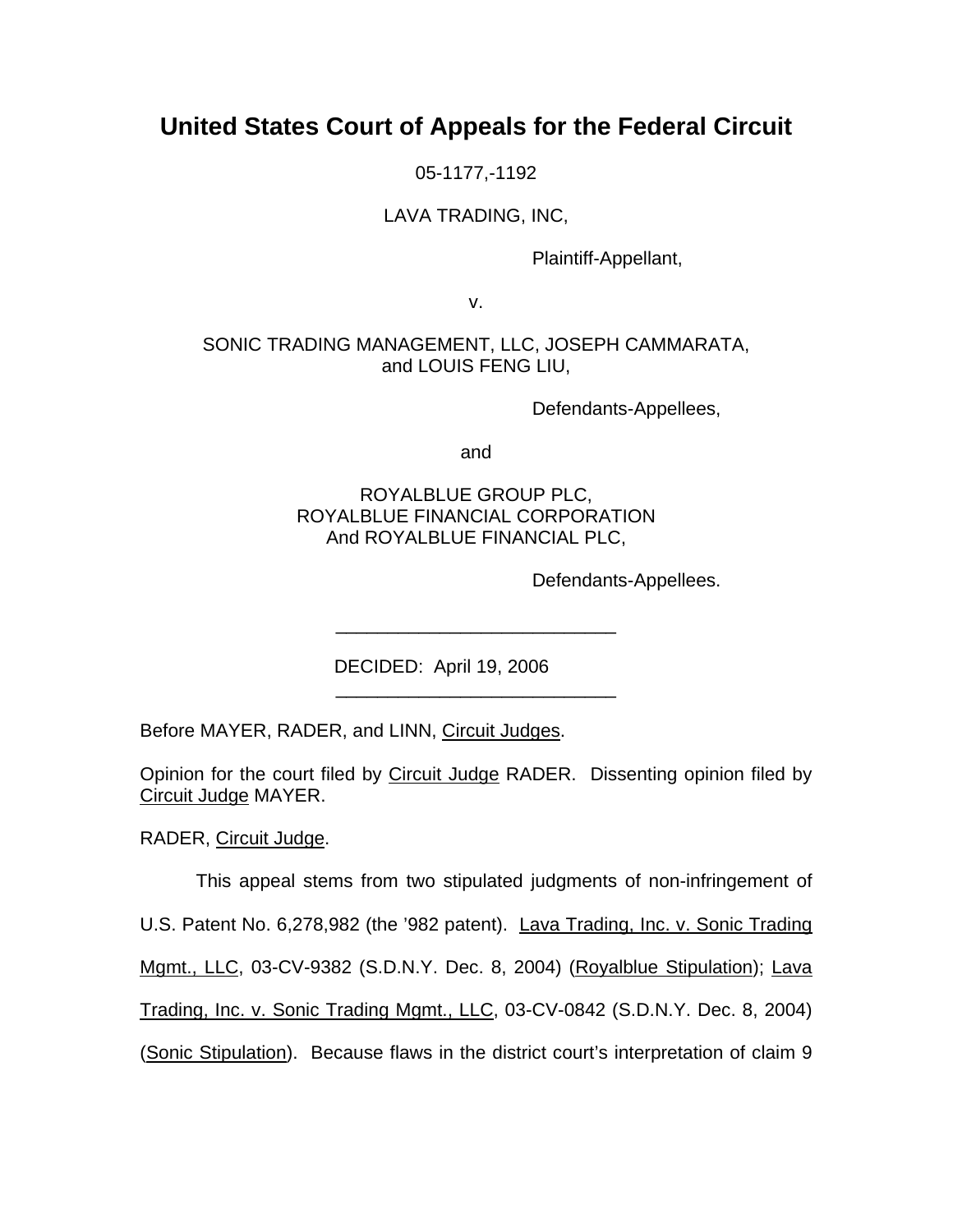call the stipulated judgments into question, this court vacates and remands for further proceedings.

I.

Lava Trading, Inc. (Lava) owns the '982 patent, which claims software that aggregates and integrates securities trading and order placement information from various alternative trading systems. '982 patent, col. 1, ll. 7-13. Lava sued Sonic Trading Management LLC, Joseph Cammarata and Louis Feng Liu (collectively Sonic) and Royalblue group plc, Royalblue financial corporation and Royalblue financial plc (collectively Royalblue) in the United States District Court for the Southern District of New York for infringement of the '982 patent, among other state law claims. The defendants denied infringement and counterclaimed for a declaratory judgment that the '982 patent is invalid, unenforceable, and not infringed. Royalblue Stipulation, slip op. at 1; Sonic Stipulation, slip op. at 1.

On May 24-26, 2005, the district court held a Markman hearing and issued a claim construction ruling from the bench. Thereafter, the parties stipulated to final judgments of non-infringement. See Royalblue Stipulation; Sonic Stipulation. Lava appeals the stipulated final judgment orders.

II.

At the onset, the procedural posture of this appeal presents problems. For instance, this court notes that defendants' counterclaims of invalidity and unenforceability are still pending before the trial court. These pending counterclaims put this court in the awkward position of reviewing a claim construction that may implicate issues and claims beyond this court's current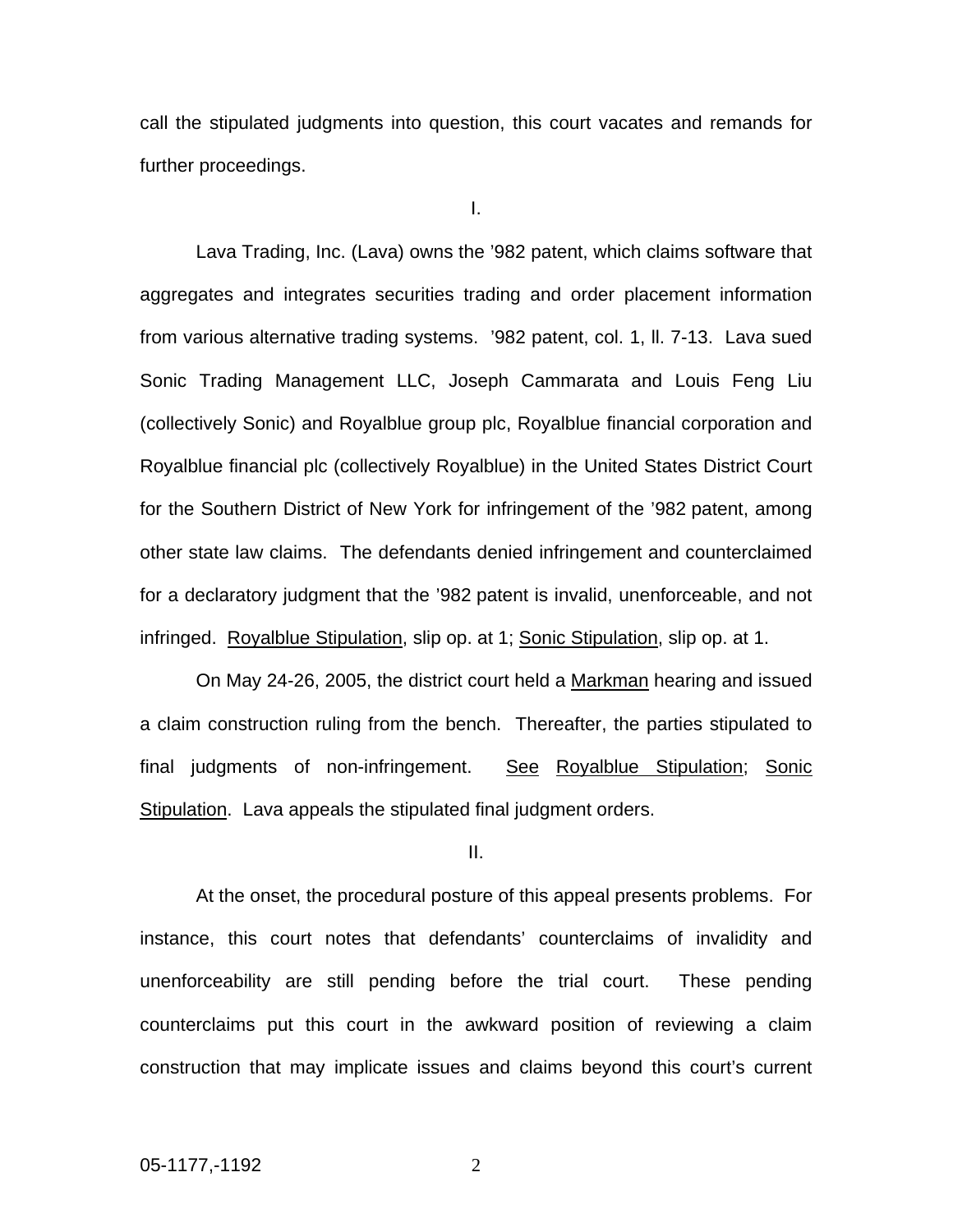reach. See Int'l Commc'n Materials, Inc. v. Ricoh Co., 108 F.3d 316, 318-19 (Fed. Cir. 1997) (commenting that, when substantial issues remain open on appeal, this court should first "provide the district judge and parties the opportunity to complete the picture.").

In addition, this record on appeal does not supply any meaningful comparison of the accused products to the asserted claims. Without knowledge of the accused products, this court cannot assess the accuracy of the infringement judgment under review and lacks a proper context for an accurate claim construction. "While a trial court should certainly not prejudge the ultimate infringement analysis by construing claims with an aim to include or exclude an accused product or process, knowledge of that product or process provides meaningful context for the first step of the infringement analysis, claim construction." Wilson Sporting Goods Co. v. Hillerich & Bradsby Co., 2006 WL 722127, slip op. at 7 (Fed. Cir. 2006) (citing SRI Int'l v. Matsushita Elec. Corp. of Am., 775 F.2d 1107, 1118 (Fed. Cir. 1985); Scripps Clinic & Research Found. v. Genentech, Inc., 927 F.2d 1565, 1580 (Fed. Cir. 1991); Multiform Dessicants, Inc. v. Medzan, Ltd., 133 F.3d 1473, 1476-78 (Fed. Cir. 1998); Pall Corp. v. Hemasure Inc., 181 F.3d 1305, 1308 (Fed. Cir. 1999)). Without the vital contextual knowledge of the accused products or processes, this appeal takes on the attributes of something akin to an advisory opinion on the scope of the '982 patent. The problems with such an appeal, even if within this court's jurisdiction, have been noted in many of the court's prior cases. See, e.g., id. (citing Bayer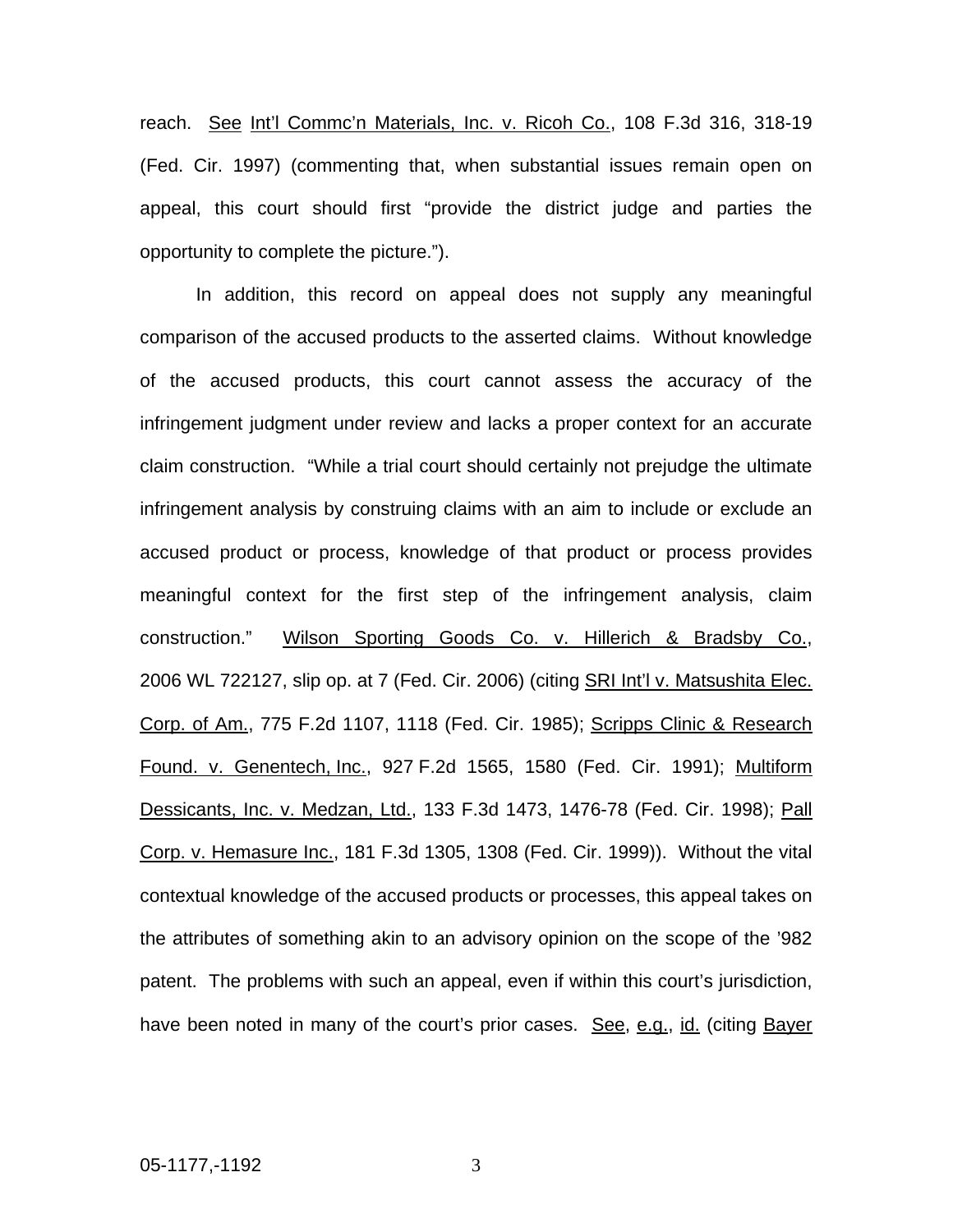AG. v. Biovail Corp., 279 F.3d 1340, 1349 (Fed. Cir. 2002); CVI/Beta Ventures Inc. v. Tura LP, 112 F.3d 1146, 1160 n.7 (Fed. Cir. 1997)).

Nonetheless, the court notes that the district court issued a Rule 54(b) certification in this case. See Fed. R. Civ. P. 54(b). Rule 54(b) allows a district court to act as a "dispatcher" and "determine, in the first instance, the appropriate time when each 'final decision' upon 'one or more but less than all' of the claims in a multiple claims action is ready for appeal." Pause Tech. LLC, v. Tivo Inc., 401 F.3d 1290, 1294 n.2 (Fed. Cir. 2005). Thus, while troubled by the pending counterclaims and the absence of a detailed infringement analysis, this court has jurisdiction under 28 U.S.C. § 1295(a)(1) (2000).

#### III.

Turning to infringement, the '982 patent claims software that aggregates and integrates information from various systems for buying and selling securities (e.g., stocks, bonds, commodities and derivatives). See '982 patent, col. 1, ll. 7- 13. The '982 patent specifically addresses a problem wherein a user with access to only a subset of these systems confronts substantial fluctuations in prices amongst these systems for a given security. Id. at col. 3, II. 6-31. To illustrate, a buyer may not know of lower prices available on another system and/or a seller may not know of higher prices available on another system.

Embodiments of the '982 patent solve this problem by aggregating and integrating information from these various systems. One embodiment of the '982 patent depicted in Figure 5, for example, aggregates and integrates pricing data for a single security (e.g., DELL):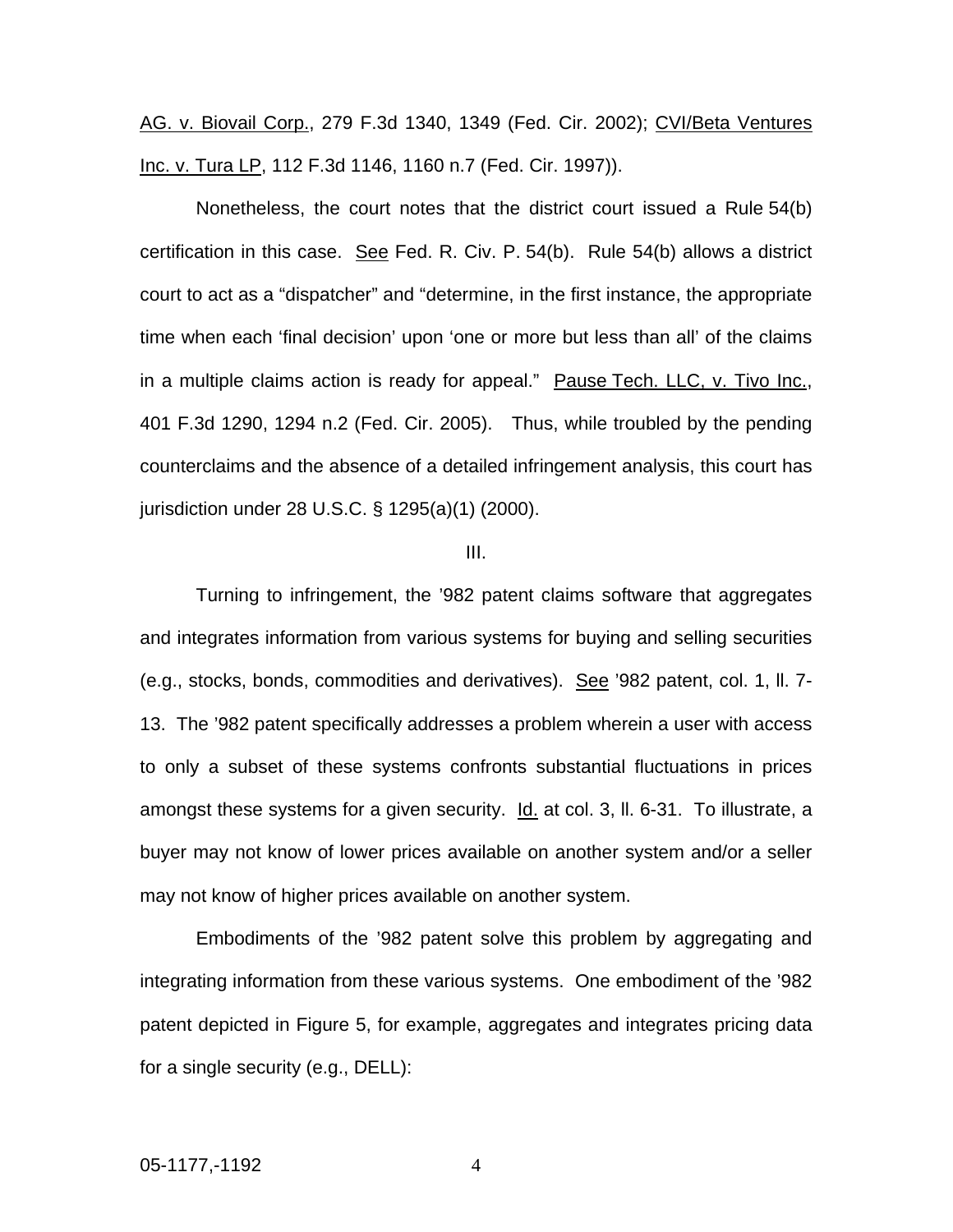|        |                           |                            |                    |             | 280      |                            | 251                |      |    |        |
|--------|---------------------------|----------------------------|--------------------|-------------|----------|----------------------------|--------------------|------|----|--------|
|        | <b>Market Data - DELL</b> |                            |                    |             |          |                            |                    |      | x  |        |
|        |                           | DELL 39 3/8                |                    | t           | $-1/16$  |                            | 500                | (ECN | ΙV |        |
|        |                           | High: 39 3/8               |                    | Low: 39 1/8 |          |                            | Vol: 743,300       |      |    |        |
|        | 10                        | GSCO                       | 39 1/4             |             | 33       | <b>INCA</b>                | 39 5/16            |      |    |        |
| 270    | 10<br>27                  | <b>SBSH</b><br><b>ISLD</b> | 39 1/4<br>39 7/32  |             | 10<br>39 | <b>SLKC</b><br>ISLD        | 39 5/16<br>39 5/16 |      |    |        |
|        | 10                        | <b>MLCO</b>                | 39 3/16            |             | 1        | <b>PRUS</b>                | 39 5/16            |      |    | -274   |
|        | 2                         | <b>MADF</b>                | 39 3/16            |             | 46       | <b>STRK</b>                | 39 5/16            |      |    |        |
| 281    | 10<br>17                  | <b>BEST</b><br><b>INCA</b> | 39 3/16<br>39 3/16 |             | 6<br>10  | <b>ISLD</b><br>OPCO        | 39 11/32<br>39 3/8 |      |    | $-286$ |
|        | 15                        | <b>ISLD</b>                | 39 3/16            |             | 9        | PERT                       | 39 3/8             |      |    |        |
| 282    | 45<br>2                   | <b>ISLD</b><br><b>INCA</b> | 39 5/32<br>39 5/32 |             | 50<br>10 | REDI<br><b>NFSC</b>        | 39 3/8<br>39 3/8   |      |    | 47     |
|        |                           | <b>DEAN</b>                | 39 1/8             |             | 7        | OLDE                       | 39 3/8             |      |    |        |
|        | 17                        | <b>INCA</b>                | 39 1/8             |             | 38       | <b>ISLD</b>                | 39 3/8             |      |    | $-287$ |
| 283    | 17<br>12                  | <b>STRK</b><br><b>ISLD</b> | 39 1/8<br>39 1/8   |             | 34<br>42 | <b>INCA</b><br><b>STRK</b> | 39 3/8<br>39 3/8   |      |    |        |
| 284-   | 4                         | isld                       | 39 3/32            |             | 6        | <b>NITE</b>                | 39 3/8             |      |    |        |
|        | 7<br>53                   | INCA<br>INCA               | 39 3/32<br>39 1/16 |             | 3<br>10  | HRZG<br>WARR               | 39 7/16<br>39 7/16 |      |    |        |
|        | 9                         | DLJP                       | 39 1/16            |             | 10       | <b>MADF</b>                | 39 7/16            |      |    |        |
| 285    | 13                        | isld                       | 39 1/16            |             | 52       | <b>INCA</b>                | 39 7/16            |      |    |        |
|        | 27<br>10                  | <b>STRK</b><br><b>BTAB</b> | 39 1/16<br>39      |             | 41<br>19 | <b>STRK</b><br>ISLD        | 39 7/16<br>39 7/16 |      |    |        |
|        | 1                         | JEFF                       | 39                 |             | 10       | <b>SHWD</b>                | 39 7/16            |      |    | $-288$ |
|        |                           |                            |                    |             |          |                            |                    |      | v  |        |
| FIG. 5 |                           |                            |                    |             |          |                            |                    |      |    |        |

Id. at col. 9, ll. 9-25. As shown above, the screen 280 "provides the customer with the ability to take advantage of price variations in a rapidly changing environment." Id. at col. 9, II. 23-25. Thus, the user is provided with considerable pricing information for a given security and, armed with this information, can make a transaction. The patent also discloses other embodiments.

With this backdrop, an infringement analysis is a two-step process: "First, the court determines the scope and meaning of the patent claims asserted . . . [and second,] the properly construed claims are compared to the allegedly infringing device." Cybor Corp., 138 F.3d at 1454 (citations omitted). "Step one, claim construction, is a question of law, that we review de novo. Step two,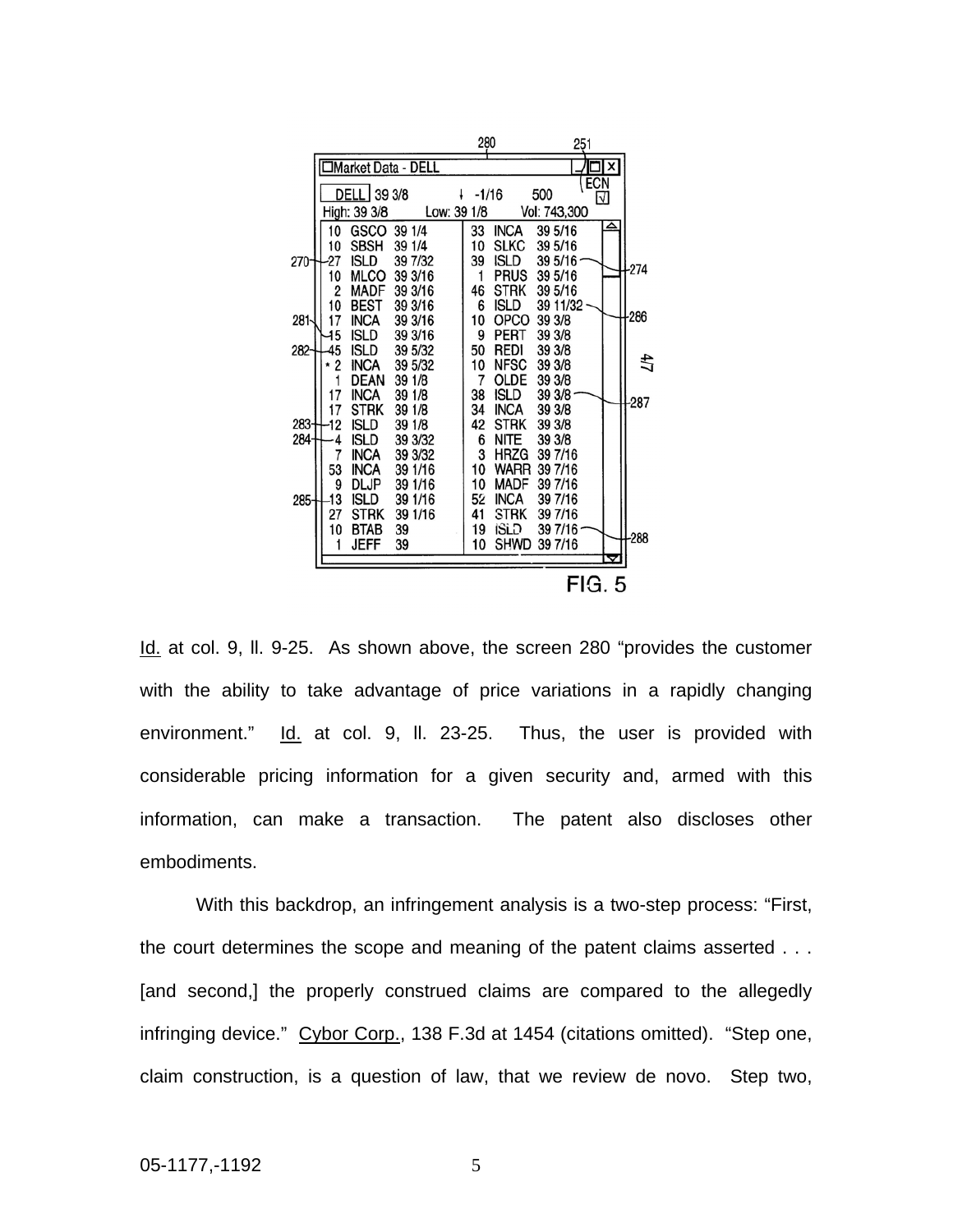comparison of the claims to the accused device, is a question of fact, and requires a determination that every claim limitation or its equivalent be found in the accused device." N. Am. Container, Inc. v. Plastipak Packaging, Inc., 415 F.3d 1335, 1344 (Fed. Cir. 2005) (citations omitted).

#### A. Waiver/Estoppel

Before this court can construe the claims, however, it must first address a potential waiver/estoppel issue surrounding Lava's current claim construction theory. The waiver/estoppel issue relates to a change in Lava's counsel during proceedings before the district court. Before and during the district court's Markman hearing(s), Lava's initial counsel argued the term "distributing" should be construed as "providing the consolidated or composite single list of open orders for a *given security* . . . to the users of the present invention" - i.e., for only *one* security. Pl. Lava Trading Inc.'s Opening Claim Constr. Br. at 53, Lava Trading Inc. v. Sonic Mgmt., LLC, 03-CV-842 & 03-CV-9382 (S.D.N.Y. 2003) (emphasis in original altered). The district court, however, rejected Lava's proposed definition and adopted a construction requiring the distribution of data for *all* securities in the combined order book. Lava Trading, Inc. v. Sonic Trading Mgmt., LLC, 03-CV-9382 & 03-CV-0842, slip op. at 442-43 (S.D.N.Y. Dec. 8, 2004) (Claim Construction Order). Lava then obtained new counsel who advanced Lava's current claim construction theory in a motion for reconsideration. Lava now interprets "distributing" as "providing to traders combined order book information . . . for *one security or more than one security*, as desired by the traders" - i.e., a *subset* of the combined order book.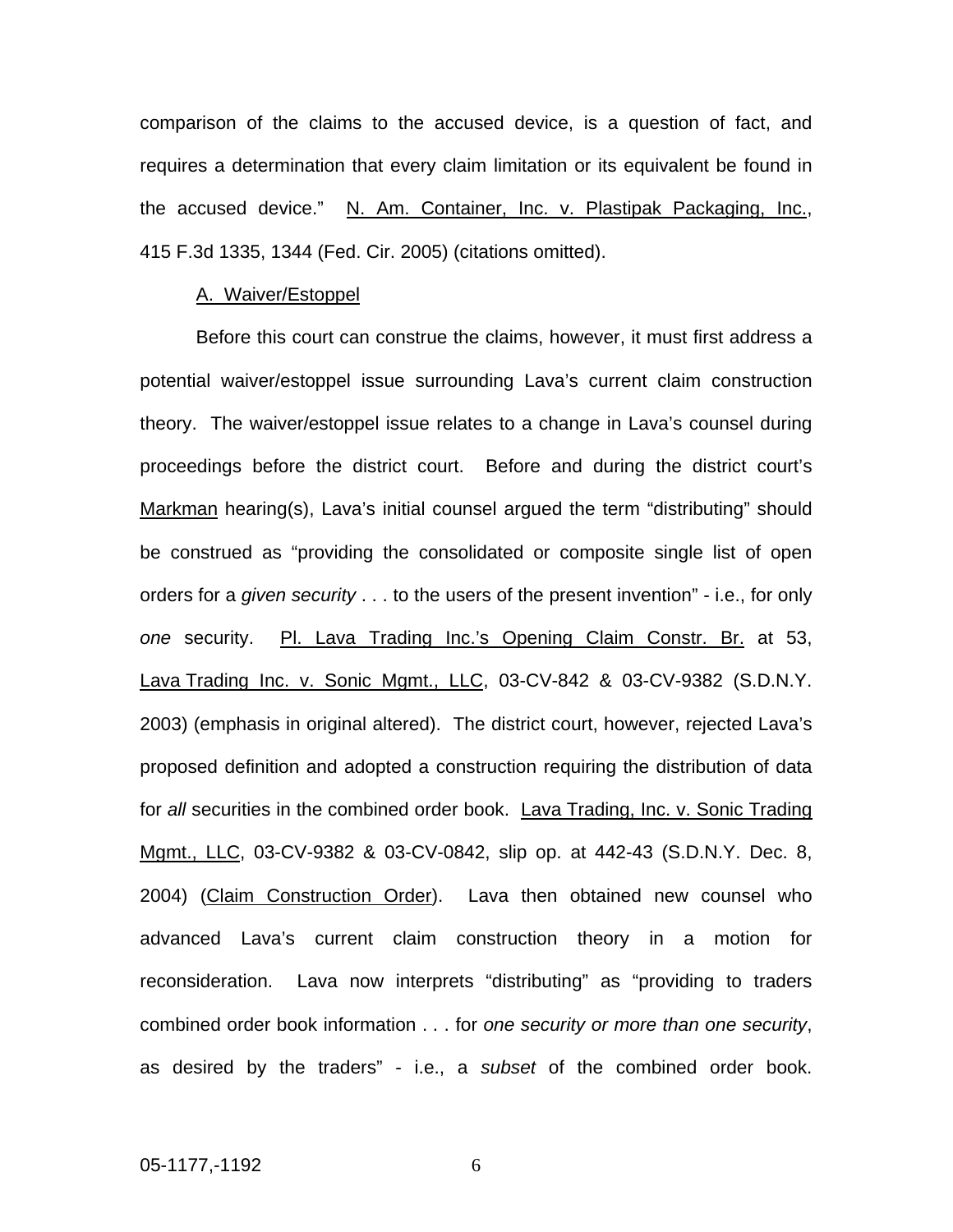Memorandum In Support Of Lava's Motion For Reconsideration Of A Portion Of The Court's Decision On Claim Constr. at 2, Lava Trading, Inc. v. Sonic Trading Mgmt., LLC, 03-CV-842 & 03-CV-9382 (S.D.N.Y. July 29, 2004) (emphasis added). The district court rejected Lava's motion for reconsideration without comment. Lava Trading, Inc. v. Sonic Trading Mgmt., LLC, 03-CV-842 & 03-CV-9382 (S.D.N.Y. Aug. 10, 2004).

Seizing on this change in Lava's claim construction theory, the defendants argue that Lava has waived its current theory and should be estopped from raising it on appeal. The defendants rely on cases in which a party presented an argument on appeal that substantially changed the scope of a prior position taken before a trial court. See, e.g., NTP, Inc. v. Research in Motion, Ltd., 418 F.3d 1282, 1296 (Fed. Cir. 2005) (waiver applied because RIM attempted to add a pull technology limitation to the claim that it did not raise before the trial court); SuperGuide Corp. v. DirecTV Enter., Inc., 358 F.3d 870, 889 (Fed. Cir. 2004) (waiver applied because SuperGuide stipulated to construction of the term "meet" at the trial court); Finnigan Corp. v. Int'l Trade Comm'n, 180 F.3d 1354, 1363 (Fed. Cir. 1999) (waiver applied because Finnigan's petition to the Commission did not point out the relevance of the lack of the term "unstable" in claim 17); Sage Prods., Inc. v. Devon Indus., Inc., 126 F.3d 1420, 1426 (Fed. Cir. 1997) (waiver applied because Sage did not present its construction of "elongated slot" to the trial court). Upon review, the court concludes these cases do not govern the facts of this case.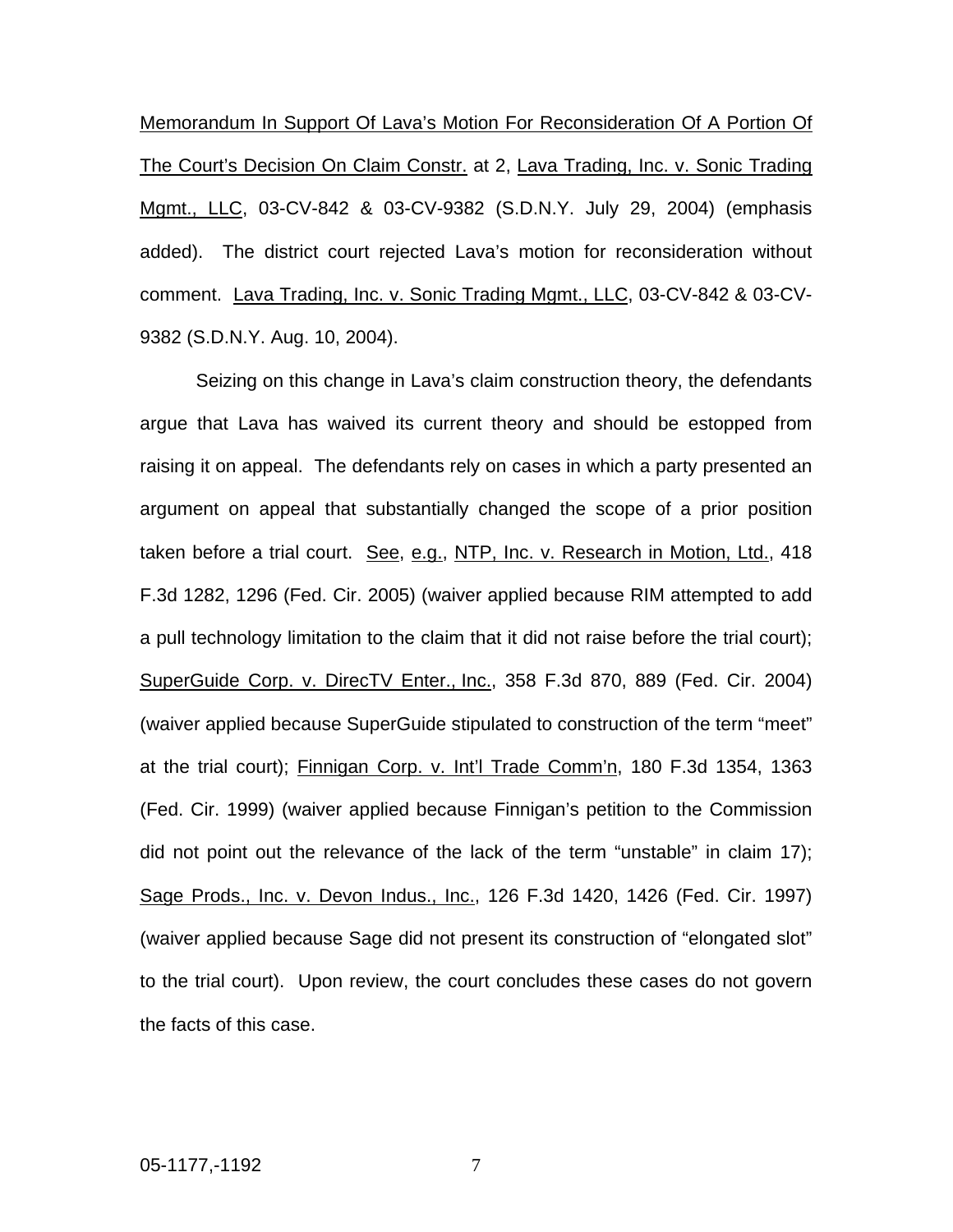At the outset, judicial estoppel does not normally apply on appeal to prevent a party from altering an unsuccessful position before the trial court. See RF Del., Inc. v. Pacific Keystone Tech., Inc., 326 F.3d 1255, 1262 (Fed. Cir. 2003) (quoting Data Gen. Corp. v. Johnson, 78 F.3d 1556, 1565 (Fed. Cir. 1996)) ("The doctrine of judicial estoppel is that where a party *successfully* urges a particular position in a legal proceeding, it is estopped from taking a contrary position in a subsequent proceeding where its interests have changed.") (emphasis in original). Thus, estoppel would not bar Lava from departing from a claim construction theory unsuccessfully advocated before the trial court.

Moreover, on the limited record on appeal, this court cannot discern any practical difference between Lava's two theories. In response to both theories, the defendants counter that the intrinsic record limits the claims to a system that distributes and displays information for *all* securities. Thus, the slight change in Lava's theory has not resulted in any meaningful change in the defendants' position or evidence relied upon by the defendants at the trial court or on appeal. The absence of any practical differences in the case reinforces this court's determination that Lava has not waived its current theory. See Harris Corp. v. Ericsson Inc., 417 F.3d 1241, 1252 (Fed. Cir. 2005) (waiver did not apply because the technical distinction in Ericsson's argument did not make any practical difference in the case).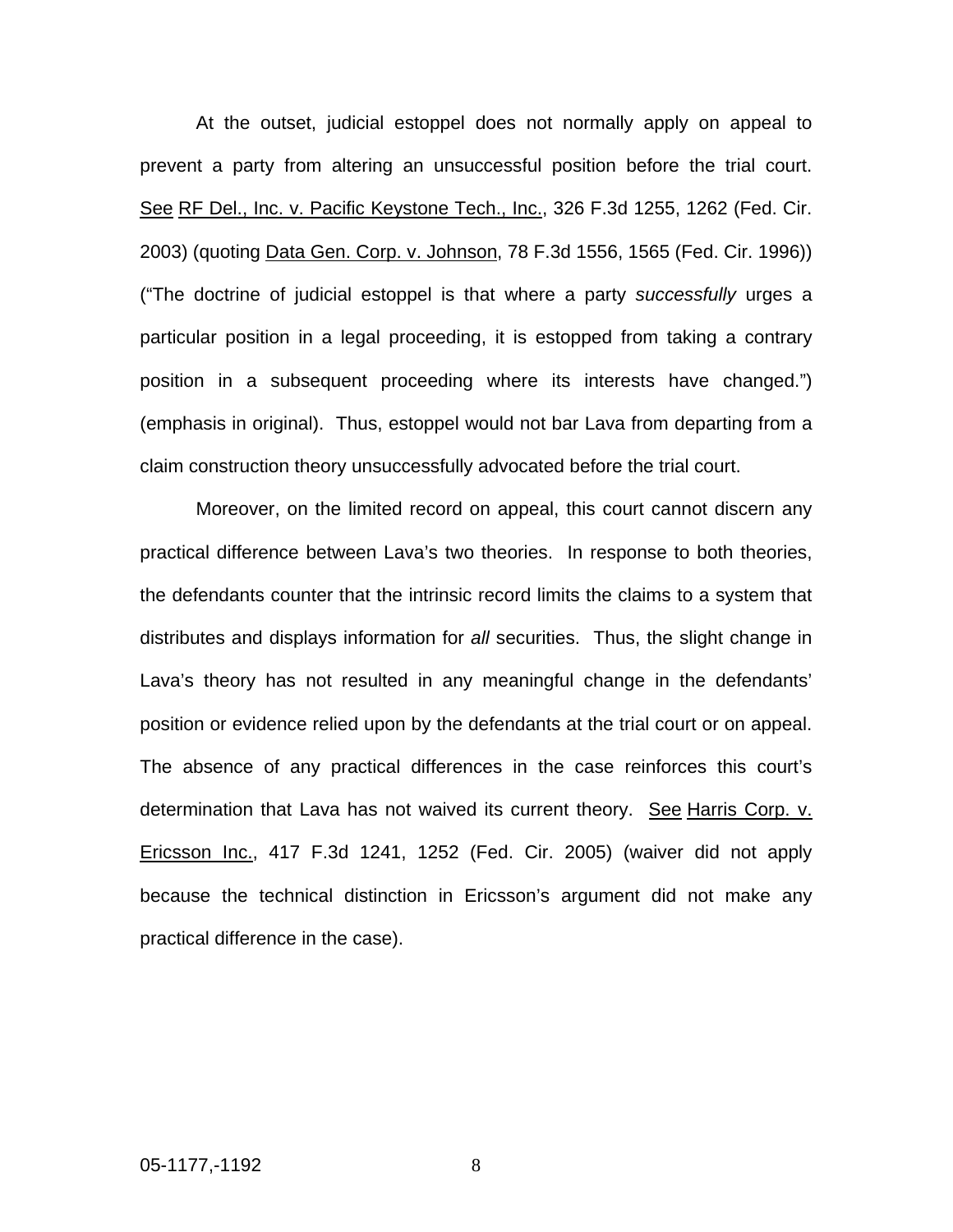#### B. The Disputed Limitations

On the merits, the parties dispute the meaning of two related limitations in

the '982 patent, "distributing" and "displaying" a combined order book to a trader.

Independent claim 9 recites both limitations:

- 9. A data processing method for providing trading information to traders in a security or commodity from two or more alternative trading systems, comprising the steps of:
- receiving order book information from each participating alternative trading system in order book information protocols native to the particular alternative trading system;
- converting the information to a common system order book protocol;
- integrating the order book information from each alternative trading system into a single order book;
- distributing the combined order book to the traders in the common system order book protocol; and

#### displaying said combined order book to the traders.

'982 patent, col. 14, ll. 1-14 (emphasis added). The district court construed the disputed limitations during a Markman hearing without issuing a formal claim construction order. Instead, the district court stated its claim construction from the bench at the close of the hearing. A district court retains discretion to rule in this manner, but in this instance the trial court's oral recitation provides a very sparse explanation of the findings and reasoning supporting the claim construction.

Regarding the distributing limitation, the district court concluded that it "simply means distributing the combined order book -- that means in terms of the specification the consolidated order book -- pertaining to all orders from all ECN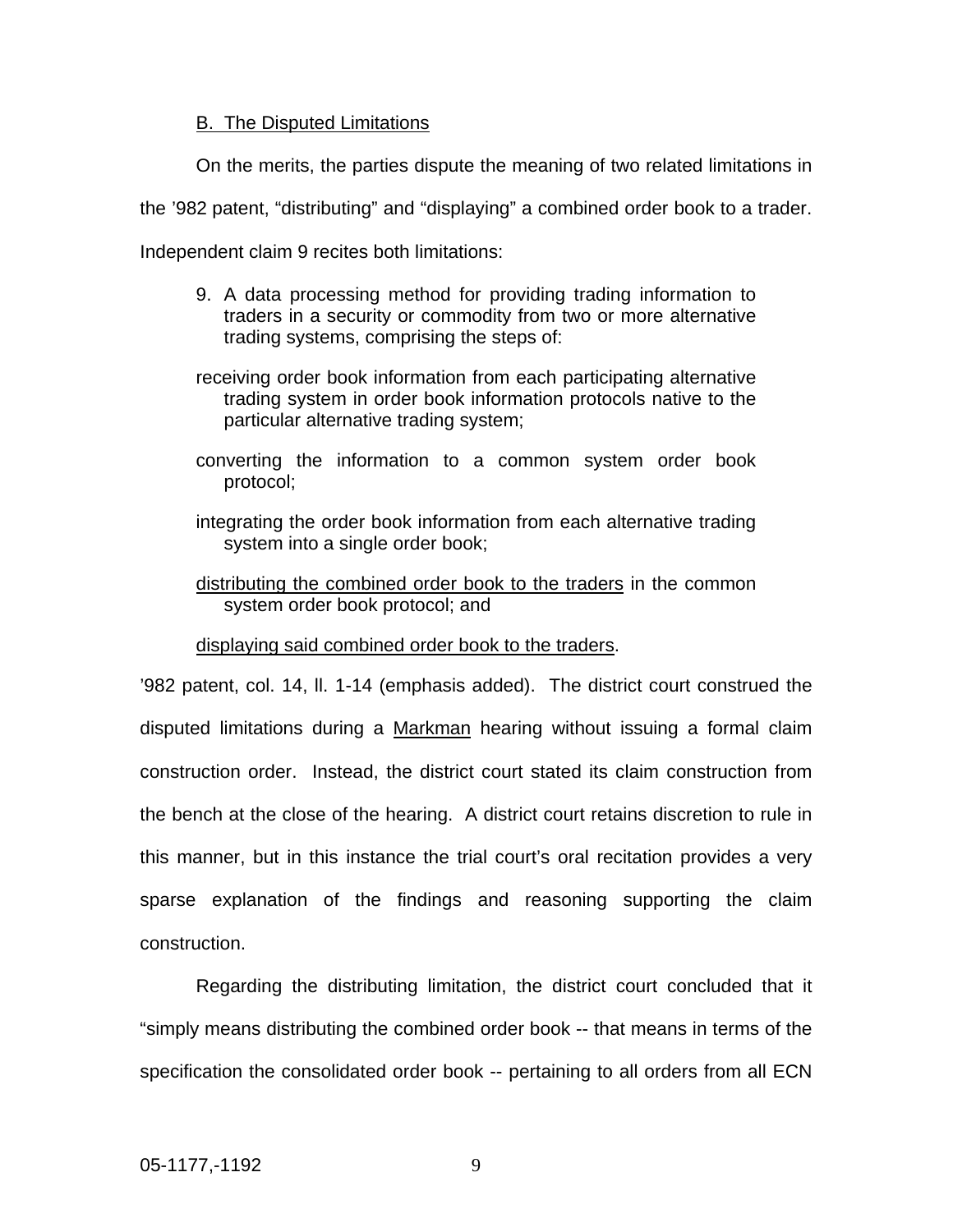members." Claim Construction Order at 442-43. In other words, the distributing limitation requires the distribution of the whole combined order book to the trader. The district court similarly construed the displaying limitation, concluding the system must display the whole combined order book for the trader. Upon review, the district court's interpretation of the "distributing" and "displaying" limitations conflicts with the plain meaning of claim 9 and excludes embodiments disclosed in the specification.

According to its preamble, claim 9 "provid[es] trading information to traders in a security or commodity" rather than "all" securities or commodities. '982 patent, col. 14, ll. 1-2 (emphasis added). By selecting the word "a" instead of "all," the Applicant set forth a method wherein the traders may request and receive information for only a subset of the securities (i.e., one or more). See KCJ Corp. v. Kinetics Concepts, Inc., 223 F.3d 1351, 1356 (Fed. Cir. 2000) (the word "a" generally means "one or more" in open-ended claims). Thus, the language of the claim itself does not require the system to distribute or display the whole combined order book.

Furthermore, the specification discloses embodiments that distribute and display information for only a subset of the combined order book. As an example, the specification describes one embodiment in which

the CCS 100 collects orders from each ECN, (ECN150 and ECN251) and electronic exchanges (NASDAQ 52), distributes a composite order book to the customers according to each customer's memberships in the ECNs and rights to use an electronic exchange. Thus customer 10 may only receive a subset of the complete order book compiled by the CCS 100 corresponding to where the customer 10 is permissioned.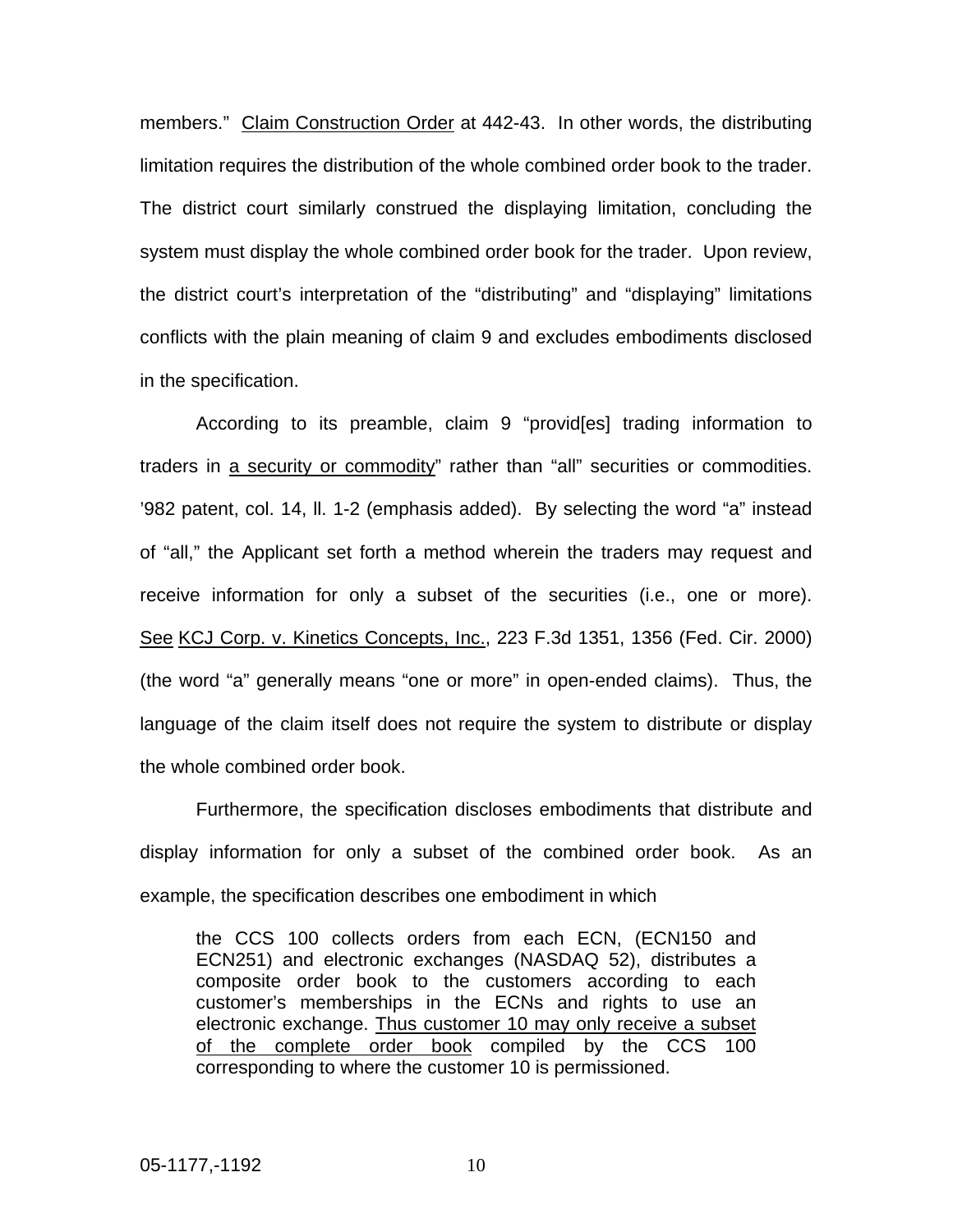'982 patent, col. 6, II. 59-66 (emphasis added).<sup>[1](#page-11-0)</sup> According to this embodiment the customer only receives a "subset" of the combined/complete order book from the system. Thus, this embodiment must also make the system capable of "distributing" less than the whole combined order book to the customer – i.e., a subset of the combined order book.

The specification also discloses an embodiment in which bid and offer

prices for Dell, a single security, are displayed on a market data screen:

Fig. 4 depicts a typical market data screen 250 of the present invention. Such screens can be customized as to data or order to conform to the customer's trading style. . . . The security under review is Dell Computer Corp. It was elected by inserting its ticker symbol DELL in space 252.

'982 patent, col. 8, ll. 47-54. This embodiment is further described in reference to

Figure 5:

FIG. 5 shows pricing data that would be available to a customer of the present invention. Here, space 251 has been checked on screen 280 and ECN information integrated into the display. Screen 280 shows not only NASDAQ Level II data but also the full order book for the following three ECNs: Instinet, Island and Strike. For these ECN's, there are multiple bids and offers available for DELL, as opposed to just the best bid and offer. . . . Screen 280, thus, offers access to a greater amount of pricing information (thus greater liquidity), consolidated in one display. Thus, the entire order books of all ECN members and the market makers' bids and offers are consolidated into a single informative screen for any particular security. This additionally provides the customer with the ability to take advantage of price variations in a rapidly changing environment.

<span id="page-11-0"></span><sup>1</sup> While NASDAQ information comes from a particular electronic exchange rather than an alternative trading system, claim 9 is an open-ended claim that encompasses more than simply information from alternative trading systems. See U.S. Patent No. 6,278,982, col. 2, ll. 16-29, col. 14, l. 3.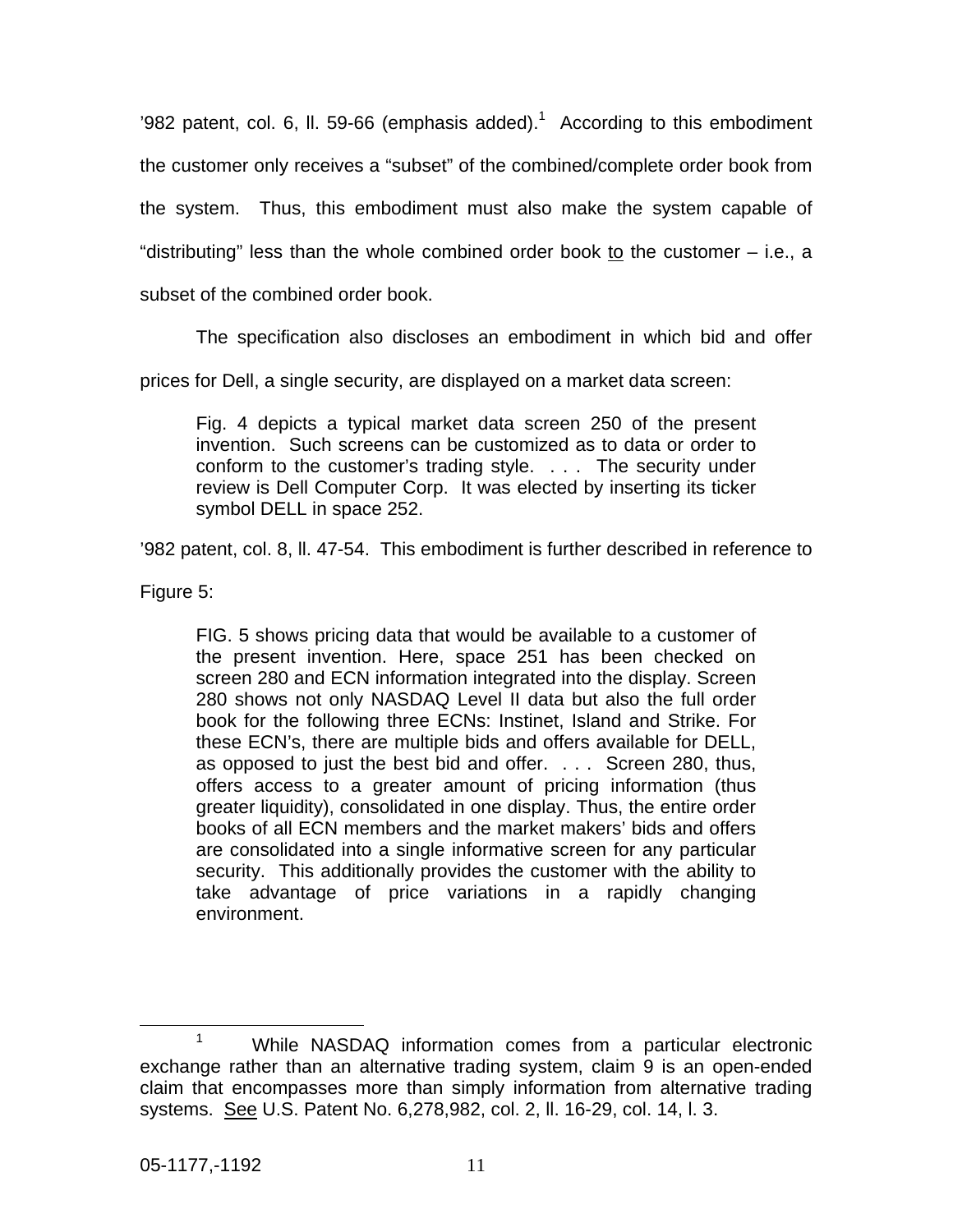Id. at col. 9, ll. 9-25. Hence, the specification discloses embodiments that distribute and display information for only a subset of the securities (e.g., one in the embodiment of Figures 4 and 5) in the combined order book.

Reading the claim language and these embodiments in the specification, one of ordinary skill in this art would not limit the distributing and displaying limitations in the manner suggested by the district court. See Phillips v. AWH Corp., 415 F.3d 1303, 1313 (Fed. Cir. 2005) (en banc) ("Importantly, the person of ordinary skill in the art is deemed to read the claim term not only in the context of the particular claim in which the disputed term appears, but in the context of the entire patent, including the specification."). Rather, one of ordinary skill in the art would construe the distributing and displaying limitations as covering an embodiment that distributes and displays information for only a subset of the combined order book.

For at least these reasons, this court sets aside the district court's claim construction. Because the final judgment orders are premised on the flawed claim construction, they too must be set aside. The case is remanded to the district court for further proceedings consistent with this opinion.

#### COSTS

Each party shall bear its own costs.

#### VACATED and REMANDED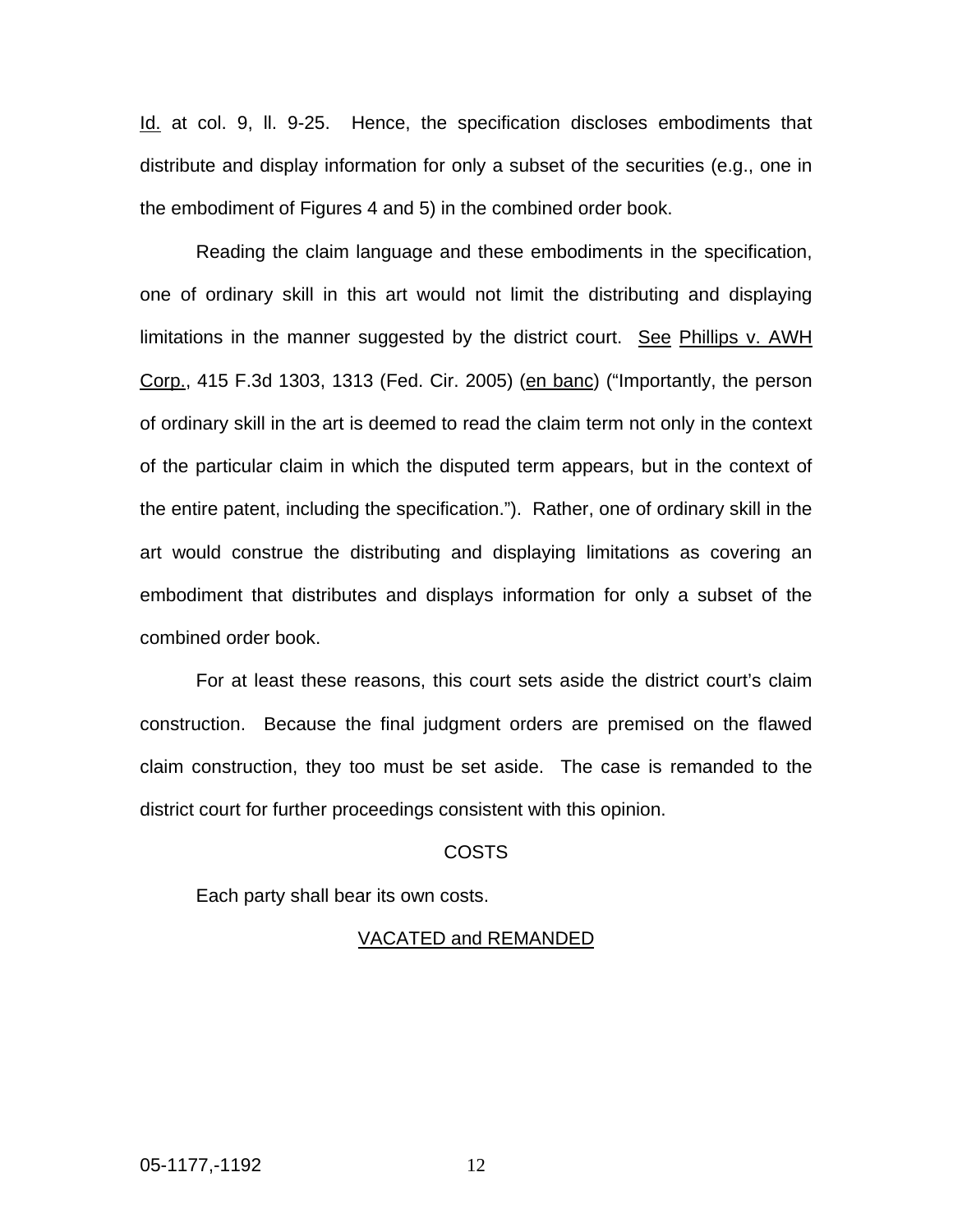## **United States Court of Appeals for the Federal Circuit**

05-1177, -1192

### LAVA TRADING, INC.,

Plaintiff-Appellant,

v.

### SONIC TRADING MANAGEMENT, LLC, JOSEPH CAMMARATA, and LOUIS FENG LIU,

Defendant-Appellees,

and

## ROYALBLUE GROUP PLC, ROYALBLUE FINANCIAL CORPORATION and ROYALBLUE FINANCIAL PLC,

Defendants-Appellees.

MAYER, Circuit Judge, dissenting.

Because there was no final judgment from which to appeal in the district court due to the interrelatedness of the infringement claim and the unresolved unenforceability counterclaim, I would dismiss this case for lack of jurisdiction. Therefore, I dissent.

The decision today is yet another example of the unfortunate consequences of Markman v. Westview Instruments, Inc., 52 F.3d 967 (Fed. Cir. 1995) (en banc), Cybor Corp. v. FAS Techs., Inc., 138 F.3d 1448 (Fed. Cir. 1998) (en banc), and Phillips v.